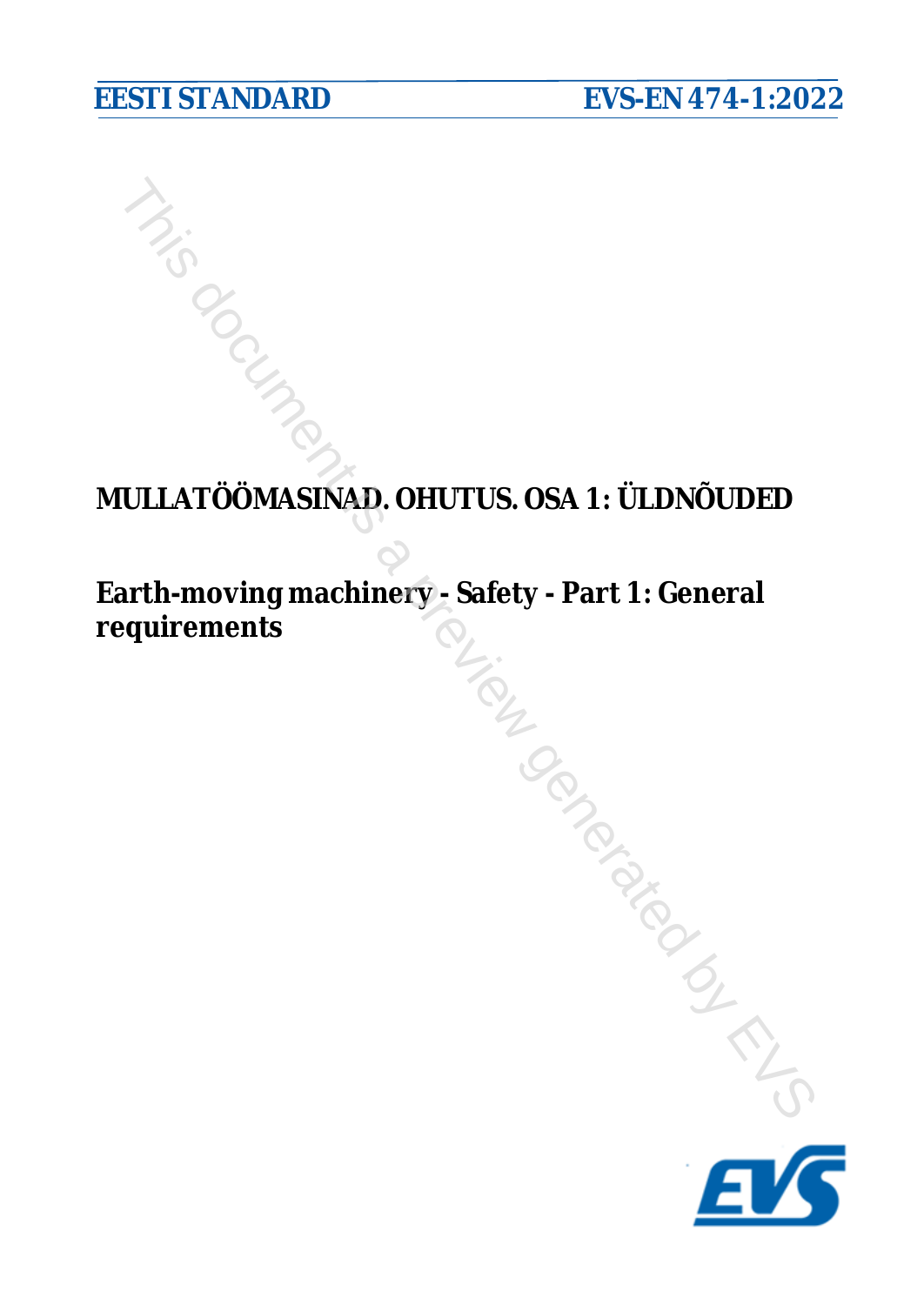### **EESTI STANDARDI EESSÕNA NATIONAL FOREWORD**

| See Eesti standard EVS-EN 474-1:2022 sisaldab This Estonian<br>teksti.                                                                                                                                             | standard<br>EVS-EN<br>474-1:2022<br>Euroopa standardi EN 474-1:2022 ingliskeelset consists of the English text of the European<br>standard EN 474-1:2022.                                                                                    |
|--------------------------------------------------------------------------------------------------------------------------------------------------------------------------------------------------------------------|----------------------------------------------------------------------------------------------------------------------------------------------------------------------------------------------------------------------------------------------|
| sellekohase<br>Standard<br>on jõustunud<br>teate  <br>avaldamisega EVS Teatajas<br>Euroopa standardimisorganisatsioonid on teinud<br>standardi rahvuslikele<br>Euroopa<br>liikmetele<br>kättesaadavaks 30.03.2022. | This standard has been endorsed with a<br>notification published in the official bulletin of the<br>Estonian<br>Centre<br>for<br>Standardisation<br>and<br>Accreditation.<br>Date of Availability of the European standard is<br>30.03.2022. |
| Standard on kättesaadav Eesti Standardimis-ja<br>Akrediteerimiskeskusest.                                                                                                                                          | The standard is available from the Estonian Centre<br>for Standardisation and Accreditation.                                                                                                                                                 |
|                                                                                                                                                                                                                    | <b>PLICATION</b>                                                                                                                                                                                                                             |

Tagasisidet standardi sisu kohta on võimalik edastada, kasutades EVS-i veebilehel asuvat tagasiside vormi või saates e-kirja meiliaadressile standardiosakond@evs.ee.

### ICS 53.100

**Standardite reprodutseerimise ja levitamise õigus kuulub Eesti Standardimis- ja Akrediteerimiskeskusele**

Andmete paljundamine, taastekitamine, kopeerimine, salvestamine elektroonsesse süsteemi või edastamine ükskõik millises vormis või millisel teel ilma Eesti Standardimis-ja Akrediteerimiskeskuse kirjaliku loata on keelatud.

Kui Teil on küsimusi standardite autorikaitse kohta, võtke palun ühendust Eesti Standardimis-ja Akrediteerimiskeskusega: Koduleht www.evs.ee; telefon 605 5050; e-post info@evs.ee

**The right to reproduce and distribute standards belongs to the Estonian Centre for Standardisation and Accreditation** No part of this publication may be reproduced or utilized in any form or by any means, electronic or mechanical, including photocopying, without a written permission from the Estonian Centre for Standardisation and Accreditation.

If you have any questions about copyright, please contact Estonian Centre for Standardisation and Accreditation:

Homepage [www.evs.ee](http://www.evs.ee/); phone +372 605 5050; e-mail info@evs.ee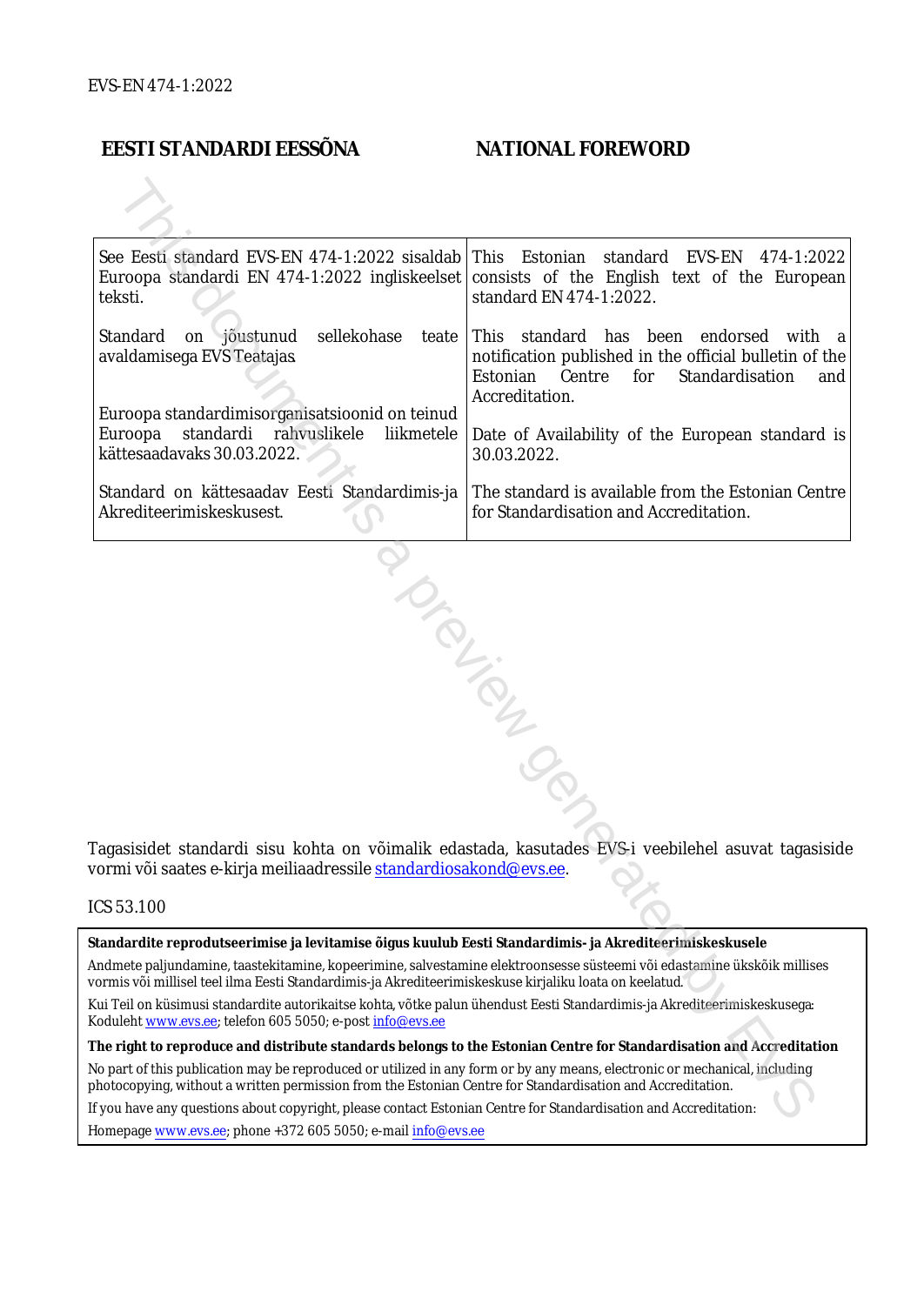# EUROPEAN STANDARD NORME EUROPÉENNE EUROPÄISCHE NORM

# **EN 474-1**

March 2022

ICS 53.100 Supersedes EN 474-1:2006+A6:2019

English Version

### Earth-moving machinery - Safety - Part 1: General requirements

Engins de terrassement - Sécurité - Partie 1 : Prescriptions générales

 Erdbaumaschinen - Sicherheit - Teil 1: Allgemeine Anforderungen

This European Standard was approved by CEN on 14 February 2022.

CEN members are bound to comply with the CEN/CENELEC Internal Regulations which stipulate the conditions for giving this European Standard the status of a national standard without any alteration. Up-to-date lists and bibliographical references concerning such national standards may be obtained on application to the CEN-CENELEC Management Centre or to any CEN member.

This European Standard exists in three official versions (English, French, German). A version in any other language made by translation under the responsibility of a CEN member into its own language and notified to the CEN-CENELEC Management Centre has the same status as the official versions.

CEN members are the national standards bodies of Austria, Belgium, Bulgaria, Croatia, Cyprus, Czech Republic, Denmark, Estonia, Finland, France, Germany, Greece, Hungary, Iceland, Ireland, Italy, Latvia, Lithuania, Luxembourg, Malta, Netherlands, Norway, Poland, Portugal, Republic of North Macedonia, Romania, Serbia, Slovakia, Slovenia, Spain, Sweden, Switzerland, Turkey and United Kingdom.



EUROPEAN COMMITTEE FOR STANDARDIZATION COMITÉ EUROPÉEN DE NORMALISATION EUROPÄISCHES KOMITEE FÜR NORMUNG To document is a previously

**CEN-CENELEC Management Centre: Rue de la Science 23, B-1040 Brussels**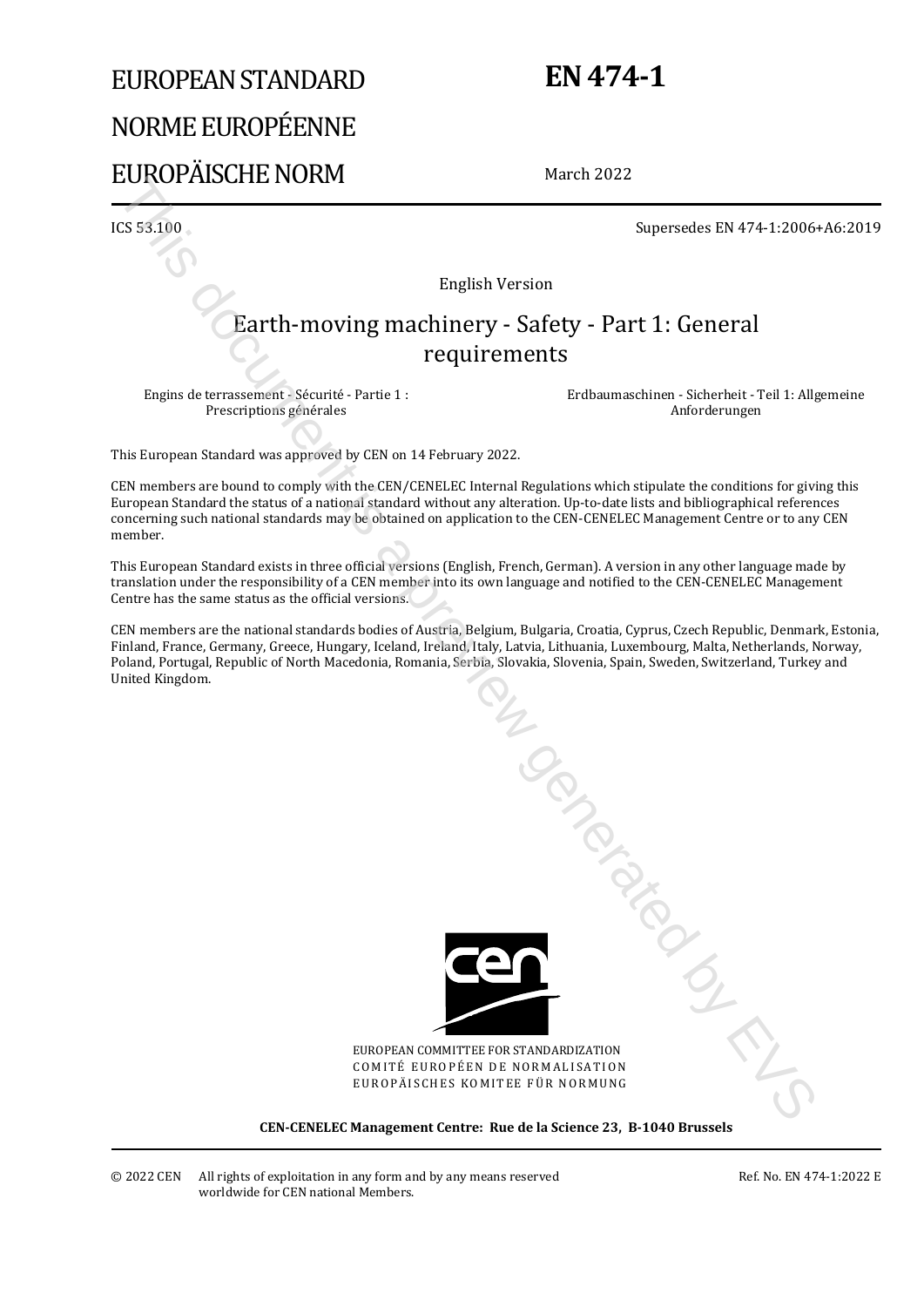## **Contents**

| $\mathbf{1}$     |                                                                                          |  |
|------------------|------------------------------------------------------------------------------------------|--|
| $\overline{2}$   |                                                                                          |  |
| 3                |                                                                                          |  |
| $\boldsymbol{4}$ |                                                                                          |  |
| 4.1              |                                                                                          |  |
| 4.2              |                                                                                          |  |
| 4.3              |                                                                                          |  |
| 4.4              |                                                                                          |  |
| 4.5              |                                                                                          |  |
| 4.6              |                                                                                          |  |
| 4.7              |                                                                                          |  |
| 4.8              |                                                                                          |  |
| 4.9              |                                                                                          |  |
| 4.10             |                                                                                          |  |
| 4.11             |                                                                                          |  |
| 4.12             |                                                                                          |  |
| 4.13             |                                                                                          |  |
| 4.14             |                                                                                          |  |
| 4.15             | Recovery, towing away for recovery purposes (TARP), tying-down, lifting and              |  |
|                  |                                                                                          |  |
| 4.16             |                                                                                          |  |
| 4.17             |                                                                                          |  |
| 4.18             |                                                                                          |  |
| 4.19             |                                                                                          |  |
| 4.20             |                                                                                          |  |
| 4.21             |                                                                                          |  |
| 4.22             |                                                                                          |  |
| 4.23             |                                                                                          |  |
| 4.24             |                                                                                          |  |
| 5                | Verification of the safety requirements and/or protective/risk reduction measures 32     |  |
| 6                |                                                                                          |  |
| 6.1              |                                                                                          |  |
| 6.2              |                                                                                          |  |
| 6.3              |                                                                                          |  |
| 6.4              |                                                                                          |  |
|                  |                                                                                          |  |
|                  | Annex B (normative) Requirements for movable operator's station with the operator at the |  |
|                  |                                                                                          |  |
|                  |                                                                                          |  |
| B.1              |                                                                                          |  |
| B.2              |                                                                                          |  |
| B.3              |                                                                                          |  |
| B.4              |                                                                                          |  |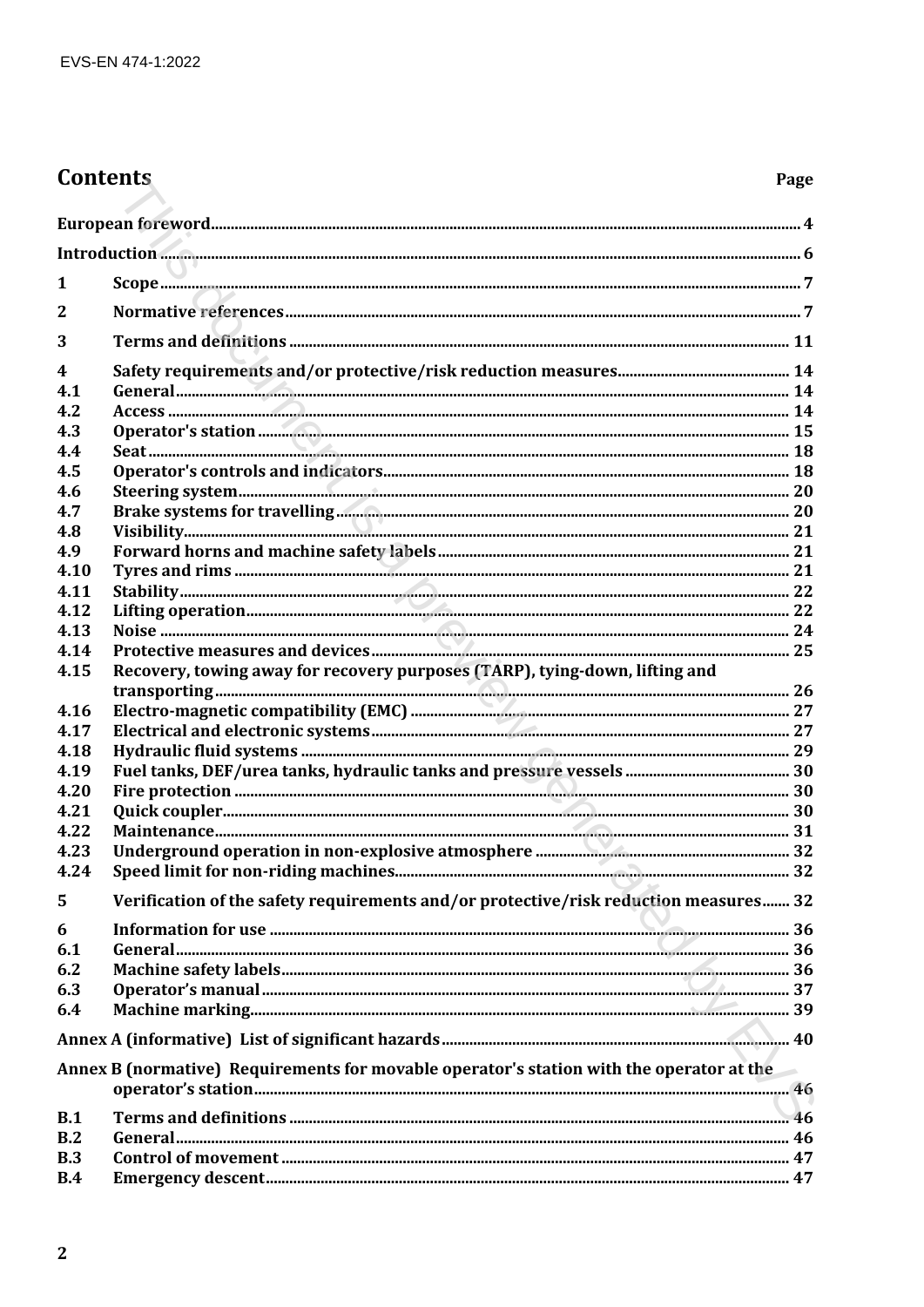| B.5        |                                                                                                                                                                |  |
|------------|----------------------------------------------------------------------------------------------------------------------------------------------------------------|--|
| <b>B.6</b> |                                                                                                                                                                |  |
| B.7        |                                                                                                                                                                |  |
| B.8<br>B.9 |                                                                                                                                                                |  |
| B.10       | Verification of the safety requirements and/or protective/risk reduction measures  48                                                                          |  |
|            | Annex C (normative) Requirements for lifting devices used for lifting operations 50                                                                            |  |
| C.1        |                                                                                                                                                                |  |
| C.2        |                                                                                                                                                                |  |
| C.3        |                                                                                                                                                                |  |
| C.4        | Additional requirements for attachable hooks used as lifting device(s) 52                                                                                      |  |
| C.5        |                                                                                                                                                                |  |
| C.6        | Verification of the safety requirements and/or protective/risk reduction measures  54                                                                          |  |
|            | Annex D (normative) Requirements for earth-moving machinery used in underground                                                                                |  |
| D.1        |                                                                                                                                                                |  |
| D.2        |                                                                                                                                                                |  |
| D.3        |                                                                                                                                                                |  |
| D.4        |                                                                                                                                                                |  |
| D.5        |                                                                                                                                                                |  |
| D.6        | Verification of the safety requirements and/or protective/risk reduction measures  57                                                                          |  |
|            | Annex ZA (informative) Relationship between this European Standard and the essential<br>requirements of Directive 2006/42/EC machinery, and amending Directive |  |
|            |                                                                                                                                                                |  |
|            |                                                                                                                                                                |  |
|            | $\infty$                                                                                                                                                       |  |
|            |                                                                                                                                                                |  |
|            |                                                                                                                                                                |  |
|            |                                                                                                                                                                |  |
|            |                                                                                                                                                                |  |
|            |                                                                                                                                                                |  |
|            |                                                                                                                                                                |  |
|            |                                                                                                                                                                |  |
|            |                                                                                                                                                                |  |
|            | TON BIGICS                                                                                                                                                     |  |
|            |                                                                                                                                                                |  |
|            |                                                                                                                                                                |  |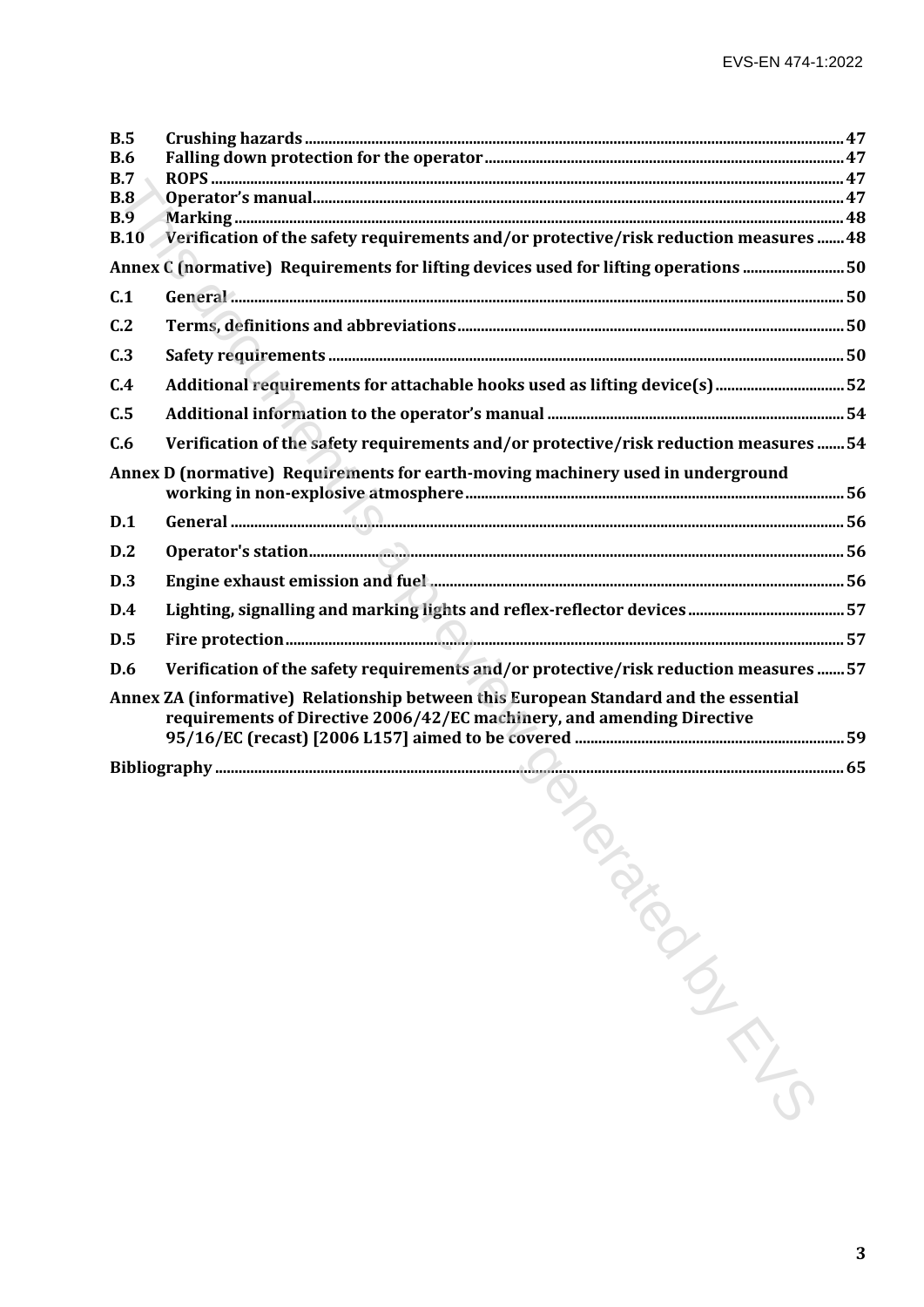### **European foreword**

This document (EN 474-1:2022) has been prepared by Technical Committee CEN/TC 151 "Construction equipment and building material machines - Safety", the secretariat of which is held by DIN.

This European Standard shall be given the status of a national standard, either by publication of an identical text or by endorsement, at the latest by September 2022, and conflicting national standards shall be withdrawn at the latest by March 2024.

Attention is drawn to the possibility that some of the elements of this document may be the subject of patent rights. CEN shall not be held responsible for identifying any or all such patent rights.

This document supersedes EN 474-1:2006+A6:2019.

This document has been prepared under a standardization request given to CEN by the European Commission and the European Free Trade Association, and supports essential requirements of EU Directive(s).

For relationship with EU Directive(s), see informative Annex ZA, which is an integral part of this document.

EN 474 "Earth-moving machinery — Safety" comprises the following parts: Triated by Conductor

- Part 1: General requirements
- Part 2: Requirements for tractor-dozers
- Part 3: Requirements for loaders
- Part 4: Requirements for backhoe-loaders
- Part 5: Requirements for hydraulic excavators
- Part 6: Requirements for dumpers
- Part 7: Requirements for scrapers
- Part 8: Requirements for graders
- Part 9: Requirements for pipelayers
- Part 10: Requirements for trenchers
- Part 11: Requirements for earth and landfill compactors
- Part 12: Requirements for cable excavators
- Part 13: Requirements for rollers

To confer a presumption of conformity with the relevant essential requirements of Directive 2006/42/EC, this standard (providing general/common requirements for a whole machine family) has to be applied together with one of those standards as specified in the scope (providing specific requirements for a particular category of machinery within this family), once this standard is cited in the Official Journal of the European Communities under Directive 2006/42/EC.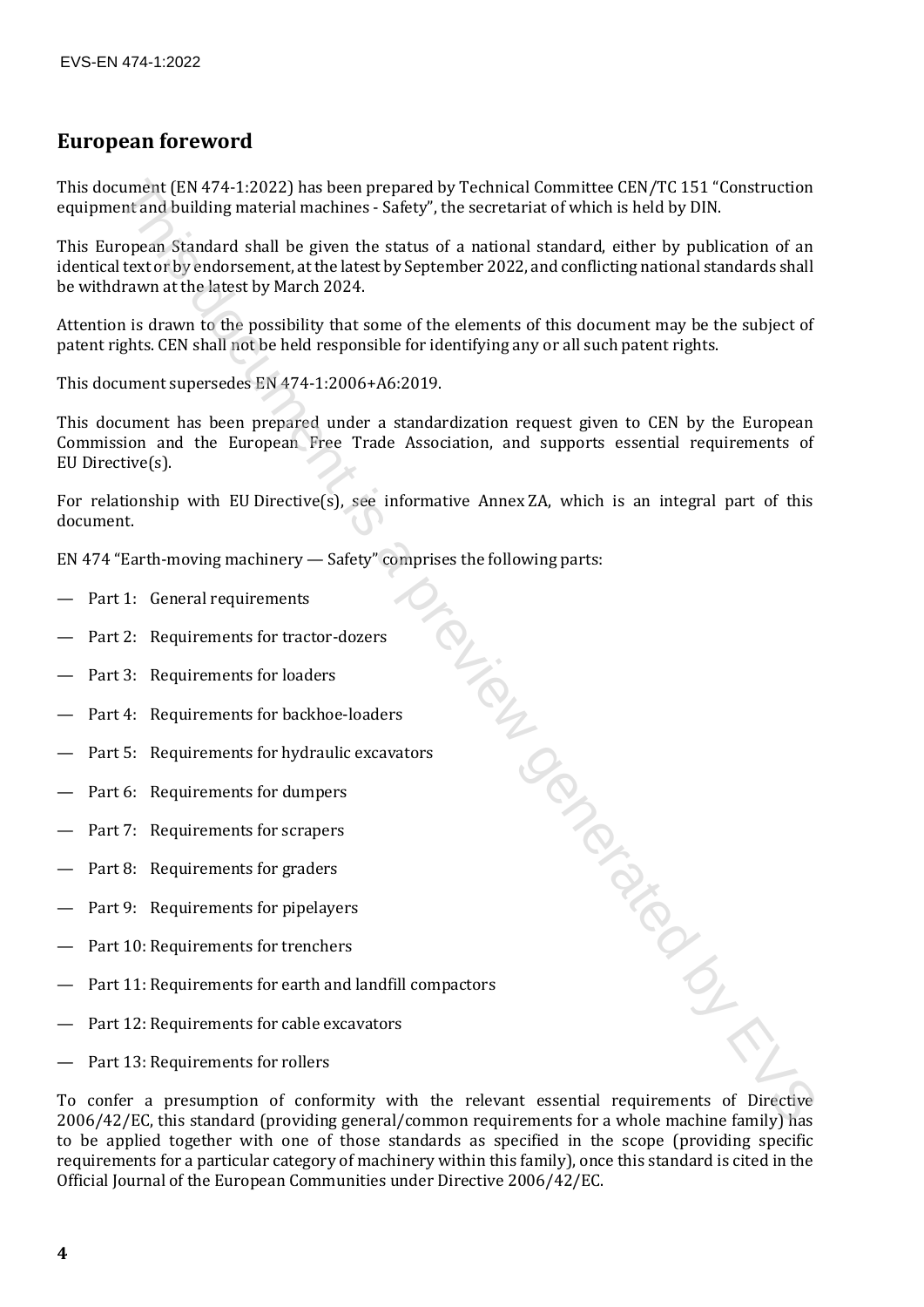The main differences between this document and EN 474-1:2006+A6:2019 are as follows:

- a) safety-related functions of control systems (excluded);
- b) requirements for demolition machinery (deleted);
- c) requirements for attachments, multi-purpose and derivative machinery (deleted);
- d) normative references (updated);
- e) cab requirements for non-compact machines (added);
- f) lifting requirements and fitness for purpose (added);
- g) recovery, TARP, tying down lifting and transporting requirements (modified);
- h) electrical and electronic systems requirements (modified);
- i) quick couplers requirements (modified):
- j) verification methods table (Clause 5) (added);
- k) requirements for no-text safety signs (deleted);
- l) requirements for moveable operator's station (modified);
- m) requirements for rollers, addressed in a new part 13 (added);
- n) list of significant hazards (Annex A) (modified);
- o) Annex ZA (modified).

Any feedback and questions on this document should be directed to the users' national standards body. A complete listing of these bodies can be found on the CEN website.

According to the CEN-CENELEC Internal Regulations, the national standards organisations of the following countries are bound to implement this European Standard: Austria, Belgium, Bulgaria, Croatia, Cyprus, Czech Republic, Denmark, Estonia, Finland, France, Germany, Greece, Hungary, Iceland, Ireland, Italy, Latvia, Lithuania, Luxembourg, Malta, Netherlands, Norway, Poland, Portugal, Republic of North Macedonia, Romania, Serbia, Slovakia, Slovenia, Spain, Sweden, Switzerland, Turkey and the United Kingdom. The state controllers in tunities systems (extinate);<br>
The propresents for denotion machinery (deleted);<br>
The propresents for attachments, multi-purpose and derivative machinery (deleted);<br>
1) requirements for attachments,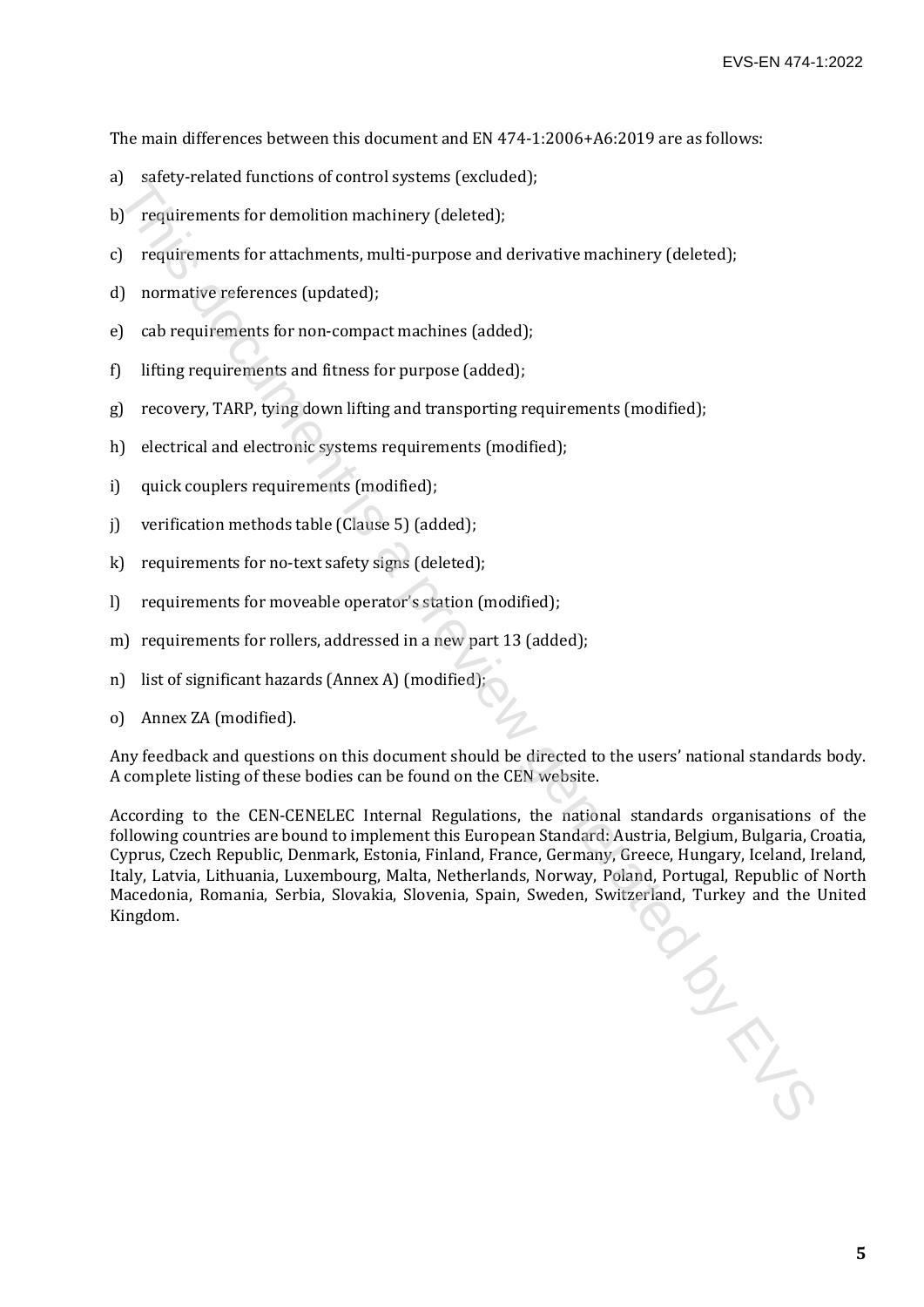### **Introduction**

This document is a type-C standard as stated in EN ISO 12100.

This document is of relevance, in particular, for the following stakeholder groups representing the market players with regard to machinery safety:

- machine manufacturers (small, medium and large enterprises);
- health and safety bodies (regulators, accident prevention organizations, market surveillance, etc.).

Others can be affected by the level of machinery safety achieved with the means of the document by the above-mentioned stakeholder groups:

- machine users/employers (small, medium and large enterprises);
- machine users/employees (e.g. trade unions, organizations for people with special needs);
- service providers, e.g. for maintenance (small, medium and large enterprises);
- consumers (in case of machinery intended for use by consumers).

The above-mentioned stakeholder groups have been given the possibility to participate at the drafting process of this document.

The machinery concerned and the extent to which hazards, hazardous situations or hazardous events are covered are indicated in the Scope of this document.

When requirements of this type-C standard are different from those which are stated in type-A or type-B standards, the requirements of this type-C standard take precedence over the requirements of the other standards for machines that have been designed and built according to the requirements of this type-C standard.

Tompared is a previous con-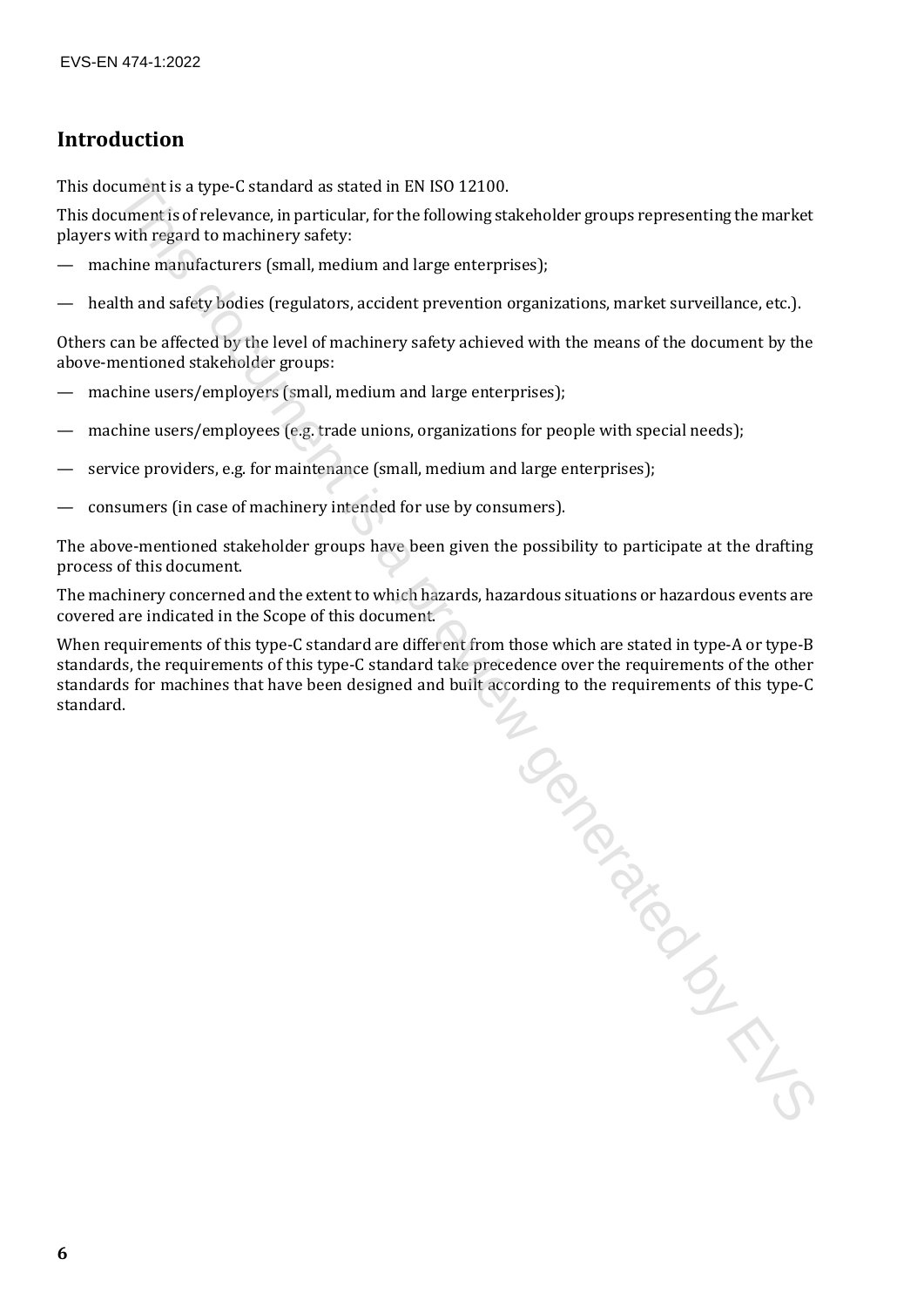### **1 Scope**

This document specifies the general safety requirements for earth-moving machinery, hereinafter also referred to as machines, described in EN ISO 6165:2012, except horizontal directional drills.

NOTE 1 Horizontal directional drills are covered by EN 16228-1 and EN 16228-3.

This document gives the common safety requirements for earth-moving machinery families (see EN ISO 6165:2012, 3.4) and is intended to be used in conjunction with relevant parts of EN 474-2 to EN 474-13. These machine specific parts (EN 474-2 to EN 474−13) do not repeat the requirements from EN 474-1:2022 but supplement or modify the requirements for the family in question. Its occurrent spectrus the generate since the technical since of the red interaction of the red in the section of the red in the red in the red in the red in the red in the red in the red in the red in the red in the red

NOTE 2 The requirements specified in this part of the standard are common to two or more families of earthmoving machinery.

This document does not provide requirements for main electrical circuits and drives of machinery when the primary source of energy is an external electrical supply.

This document does not provide performance requirements for safety related functions of control system(s).

This document does not deal with towing of trailers.

This document does not deal with demolition machinery.

This document deals with significant hazards, hazardous situations and events relevant to earth-moving machinery, when used as intended and under conditions foreseen but also taking into account any reasonably foreseeable misuse thereof (see Annex A).

The following significant and relevant hazards are not covered in this document:

- Laser;
- Lightning.

This document specifies the appropriate technical measures to reduce risks arising from the significant hazards, hazardous situations and events during the whole foreseeable lifecycle of the machinery as described in EN ISO 12100:2010, 5.4.

This document is not applicable to earth-moving machinery which are manufactured before the date of publication of this document by CEN.

NOTE 3 For travelling on public roads, national traffic regulations apply (e.g. braking, steering, lighting, towing, etc.) until harmonized requirements are available.

### **2 Normative references**

The following documents are referred to in the text in such a way that some or all of their content constitutes requirements of this document. For dated references, only the edition cited applies. For undated references, the latest edition of the referenced document (including any amendments) applies.

EN 286-2:1992, *Simple unfired pressure vessels designed to contain air or nitrogen — Part 2: Pressure vessels for air braking and auxiliary systems for motor vehicles and their trailers*

EN 1677-2:2000+A1:2008, *Components for slings — Safety — Part 2: Forged steel lifting hooks with latch, Grade 8*

EN 1679-1:1998+A1:2011, *Reciprocating internal combustion engines — Safety — Part 1: Compression ignition engines*

EN 60529:1991, *Degrees of protection provided by enclosures (IP code) (IEC 60529:1989)*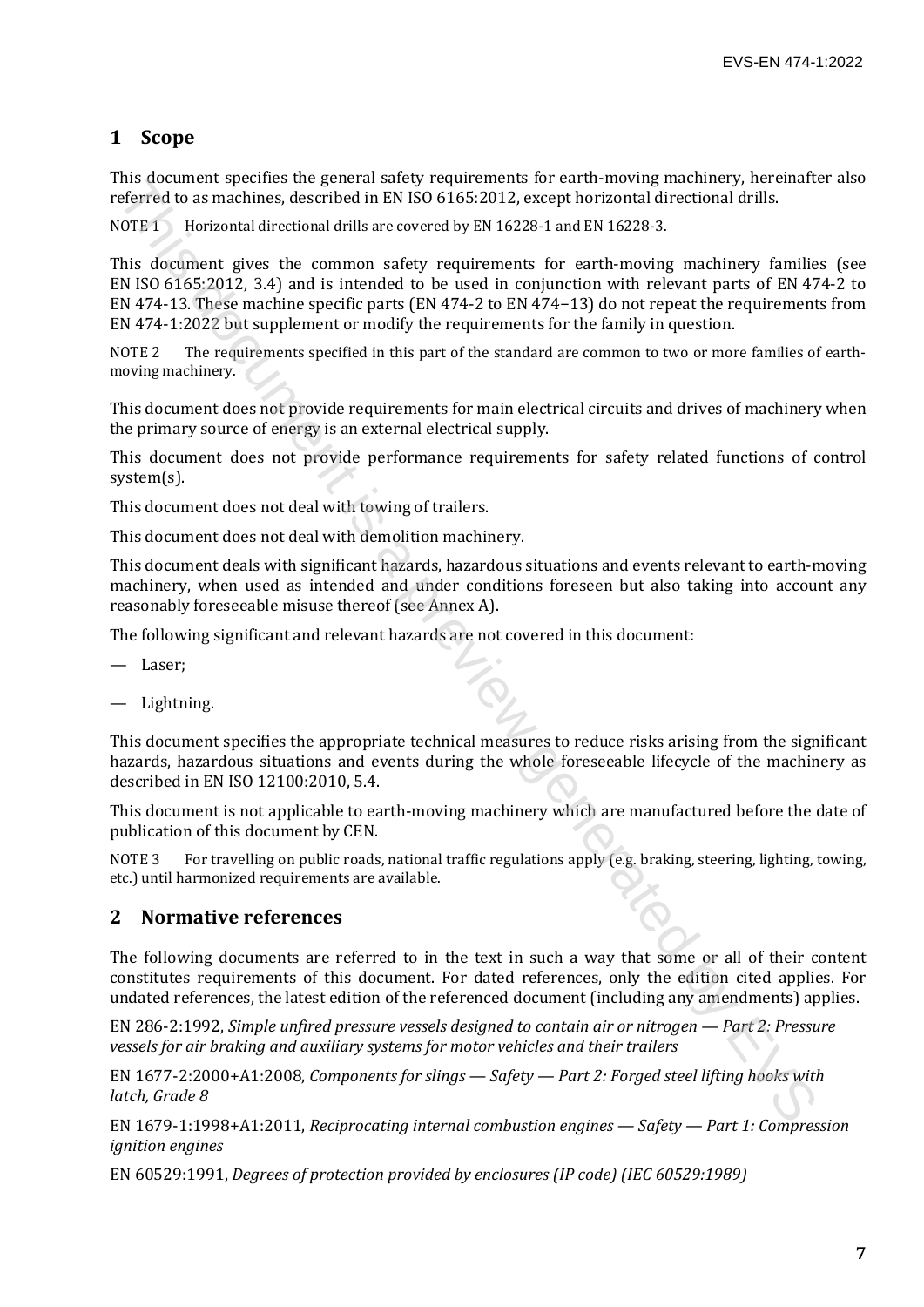EN 60529:1991/A1:2000, *Degrees of protection provided by enclosures (IP code) (IEC 60529:1989/A1:1999)*

EN 60529:1991/A2:2013, *Degrees of protection provided by enclosures (IP code) (IEC 60529:1989/A2:2013)*

EN ISO 2860:2008, *Earth-moving machinery — Minimum access dimensions (ISO 2860:1992)*

EN ISO 2867:2011, *Earth-moving machinery — Access systems (ISO 2867:2011)*

EN ISO 3164:2013, *Earth-moving machinery — Laboratory evaluations of protective structures — Specifications for deflection-limiting volume (ISO 3164:2013)*

EN ISO 3411:2007, *Earth-moving machinery — Physical dimensions of operators and minimum operator space envelope (ISO 3411:2007)*

EN ISO 3449:2008, *Earth-moving machinery — Falling-object protective structures — Laboratory tests and performance requirements (ISO 3449:2005)*

EN ISO 3450:2011, *Earth-moving machinery — Wheeled or high-speed rubber-tracked machines — Performance requirements and test procedures for brake systems (ISO 3450:2011)*

EN ISO 3457:2008, *Earth-moving machinery — Guards — Definitions and requirements (ISO 3457:2003)*

EN ISO 3471:2008, *Earth-moving machinery — Roll-over protective structures — Laboratory tests and performance requirements (ISO 3471:2008)*

EN ISO 4413:2010, *Hydraulic fluid power — General rules and safety requirements for systems and their components (ISO 4413:2010)*

EN ISO 4871:2009, *Acoustics — Declaration and verification of noise emission values of machinery and equipment (ISO 4871:1996)*

EN ISO 5010:2019, *Earth-moving machinery — Wheeled machines — Steering requirements (ISO 5010:2019)*

EN ISO 5353:1998, *Earth-moving machinery, and tractors and machinery for agriculture and forestry — Seat index point (ISO 5353:1995)*

EN ISO 6165:2012, *Earth-moving machinery — Basic types — Identification and terms and definitions (ISO 6165:2012)*

EN ISO 6682:2008, *Earth-moving machinery — Zones of comfort and reach for controls (ISO 6682:1986, including Amd 1:1989)*

EN ISO 6683:2008, *Earth-moving machinery — Seat belts and seat belt anchorages — Performance requirements and tests (ISO 6683:2005)*

EN ISO 7010:2020, *Graphical symbols — Safety colours and safety signs — Registered safety signs (ISO 7010:2019)*

EN ISO 7096:2020, *Earth-moving machinery — Laboratory evaluation of operator seat vibration (ISO 7096:2020)*

EN ISO 12100:2010, *Safety of machinery — General principles for design — Risk assessment and risk reduction (ISO 12100:2010)*

EN ISO 13766-1:2018, *Earth-moving and building construction machinery — Electromagnetic compatibility (EMC) of machines with internal electrical power supply — Part 1: General EMC requirements under typical electromagnetic environmental conditions (ISO 13766-1:2018)*  $^{19}$ :1911/A22013, Degrees of protection provided by enclosures (IP code)<br>2017/09/A22013, Degrees of protection provided by enclosures (ISO 2800-1992)<br>2017/09/A22013). Earth-moving machinery — Minimum access dimensions (

EN ISO 13766-2:2018, *Earth-moving and building construction machinery — Electromagnetic compatibility (EMC) of machines with internal electrical power supply — Part 2: Additional EMC requirements for functional safety (ISO 13766-2:2018)*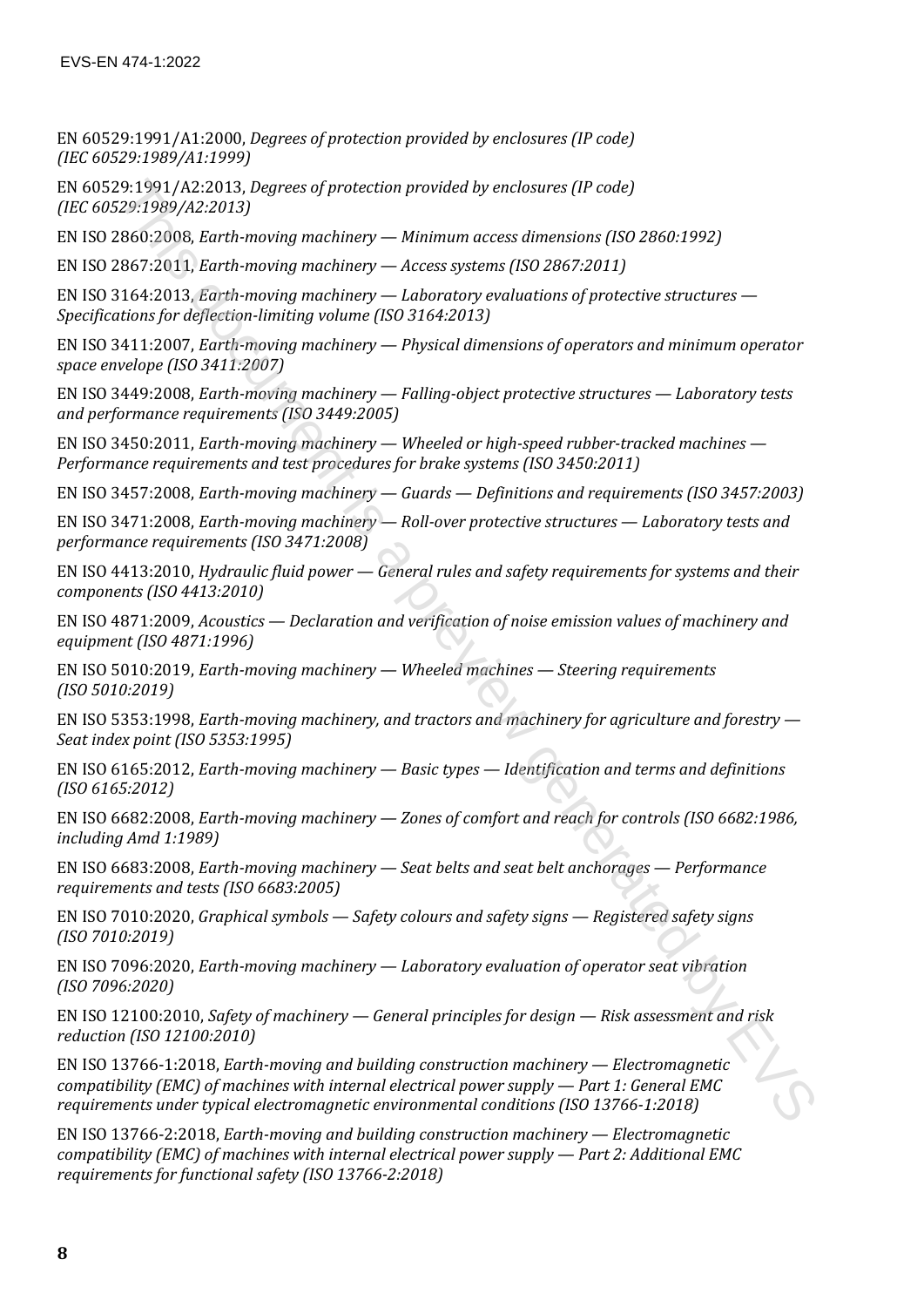EN ISO 14119:2013, *Safety of machinery — Interlocking devices associated with guards — Principles for design and selection (ISO 14119:2013)*

EN ISO 14120:2015, *Safety of machinery — Guards — General requirements for the design and construction of fixed and movable guards (ISO 14120:2015)*

EN ISO 18752:2016, *Rubber hoses and hose assemblies — Wire- or textile-reinforced single-pressure types for hydraulic applications — Specification (ISO 18752:2014)* Ni SO 141202-2115. Sufce of muchinery — *Guaral* a — Generate chemic is a preview generation of the design and<br>notice of these and movable guaral (SO 14120-2015)<br>This Documentation of the data movable guaral (SO 14120-201

ISO 3795:1989, *Road vehicles, and tractors and machinery for agriculture and forestry — Determination of burning behaviour of interior materials*

ISO 3864-1:2011, *Graphical symbols — Safety colours and safety signs — Part 1: Design principles for safety signs and safety markings*

ISO 3864-2:2016, *Graphical symbols — Safety colours and safety signs — Part 2: Design principles for product safety labels*

ISO 3864-3:2012, *Graphical symbols — Safety colours and safety signs — Part 3: Design principles for graphical symbols for use in safety signs*

ISO 3864-4:2011, *Graphical symbols — Safety colours and safety signs — Part 4: Colorimetric and photometric properties of safety sign materials*

ISO 5006:2017, *Earth-moving machinery — Operator's field of view — Test method and performance criteria*

ISO 6011:2003, *Earth-moving machinery — Visual display of machine operation*

ISO 6014:1986, *Earth-moving machinery — Determination of ground speed*

ISO 6016:2008, *Earth-moving machinery — Methods of measuring the masses of whole machines, their equipment and components*

ISO 6395:2008, *Earth-moving machinery — Determination of sound power level — Dynamic test conditions*

ISO 6396:2008, *Earth-moving machinery — Determination of emission sound pressure level at operator's position — Dynamic test conditions*

ISO 6396:2008/Cor. 1:2009, *Earth-moving machinery — Determination of emission sound pressure level at operator's position — Dynamic test conditions; Technical Corrigendum 1*

ISO 6405-1:20171, *Earth-moving machinery — Symbols for operator controls and other displays — Part 1: Common symbols*

ISO 6405-2:20172, *Earth-moving machinery — Symbols for operator controls and other displays — Part 2: Symbols for specific machines, equipment and accessories*

ISO 6750-1:2019, *Earth-moving machinery — Operator's manual — Content and format*

ISO 8643:2017, *Earth-moving machinery — Hydraulic excavator and backhoe loader lowering control device — Requirements and tests*

ISO 9244:2008, *Earth-moving machinery — Machine safety labels — General principles*

ISO 9244:2008/AMD 1:2016, *Earth-moving machinery — Machine safety labels — General principles; Amendment 1*

I

<sup>1</sup> As impacted by ISO 6405-1:2017/AMD1:2022.

<sup>2</sup> As impacted by ISO 6405-2:2017/AMD1:2022.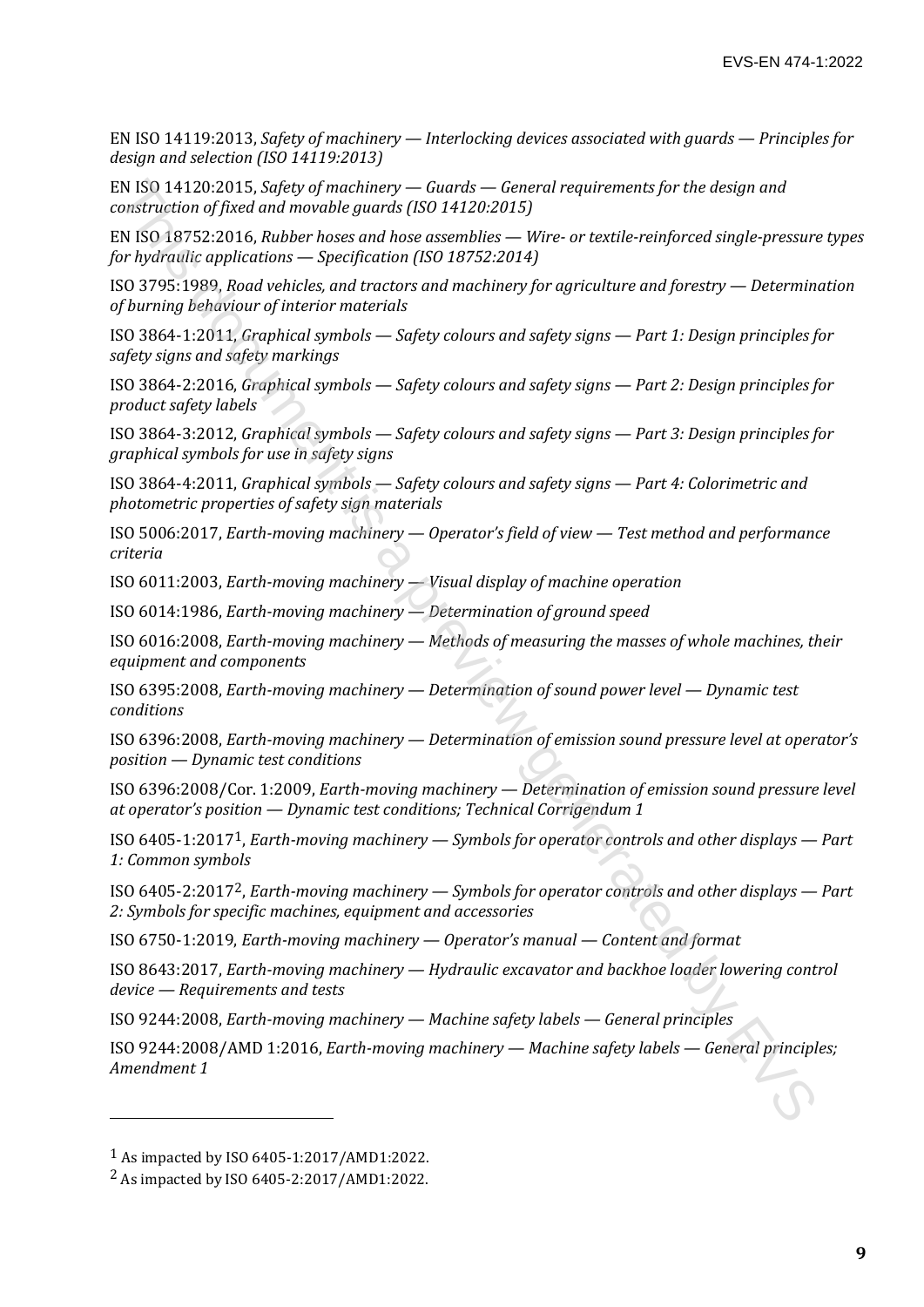ISO 9247:1990, *Earth-moving machinery — Electrical wires and cables — Principles of identification and marking*

ISO 9247:1990/AMD 1:1998, *Earth-moving machinery — Electrical wires and cables — Principles of identification and marking — Amendment 1*

ISO 9533:2010, *Earth-moving machinery — Machine-mounted audible travel alarms and forward horns — Test methods and performance criteria*

ISO 10261:2021, *Earth-moving machinery — Product identification numbering system*

ISO 10263-2:2009, *Earth-moving machinery — Operator enclosure environment — Part 2: Air filter element test method*

ISO 10263-3:2009, *Earth-moving machinery — Operator enclosure environment — Part 3: Pressurization test method*

ISO 10263-4:2009, *Earth-moving machinery — Operator enclosure environment — Part 4: Heating, ventilating and air conditioning (HVAC) test method and performance*

ISO 10263-5:2009, *Earth-moving machinery — Operator enclosure environment — Part 5: Windscreen defrosting system test method*

ISO 10264:1990, *Earth-moving machinery — Key-locked starting systems*

ISO 10265:2008, *Earth-moving machinery — Crawler machines — Performance requirements and test procedures for braking systems*

ISO 10532:1995, *Earth-moving machinery — Machine-mounted retrieval device — Performance requirements*

ISO 10532:1995/AMD 1:2004, *Earth-moving machinery — Machine-mounted retrieval device — Performance requirements; Amendment 1*

ISO 10533:1993, *Earth-moving machinery — Lift-arm support devices*

ISO 10533:1993/AMD 1:2005, *Earth-moving machinery — Lift-arm support devices; Amendment 1*

ISO 10570:2004, *Earth-moving machinery — Articulated frame lock — Performance requirements*

ISO 10968:2020, *Earth-moving machinery — Operator's controls*

ISO 11112:1995, *Earth-moving machinery — Operator's seat — Dimensions and requirements*

ISO 11112:1995/AMD 1:2001, *Earth-moving machinery — Operator's seat — Dimensions and requirements, Amendment 1*

ISO 11862:1993, *Earth-moving machinery — Auxiliary starting aid electrical connector*

ISO 12508:1994, *Earth-moving machinery — Operator station and maintenance areas — Bluntness of edges*

ISO 12509:2004, *Earth-moving machinery — Lighting, signalling and marking lights, and reflex-reflector devices* 7:1990 / AMD 1:1998, izerth-moving machinery — Electrical wires and cubies — Principles of<br>
7:1990/AMD 1:1998, izerth-moving machinery — Machine-mounted oudlibe travel alarms and forward horns<br>
as 30:00, Earth-moving machi

ISO 13031:2016, *Earth-moving machinery — Quick couplers — Safety*

ISO 13333:1994, *Earth-moving machinery — Dumper body support and operator's cab tilt support devices*

ISO 13459:2012, *Earth-moving machinery — Trainer seat — Deflection limiting volume, space envelope and performance requirements*

ISO 14396:2002, *Reciprocating internal combustion engines — Determination and method for the measurement of engine power — Additional requirements for exhaust emission tests in accordance with ISO 8178*